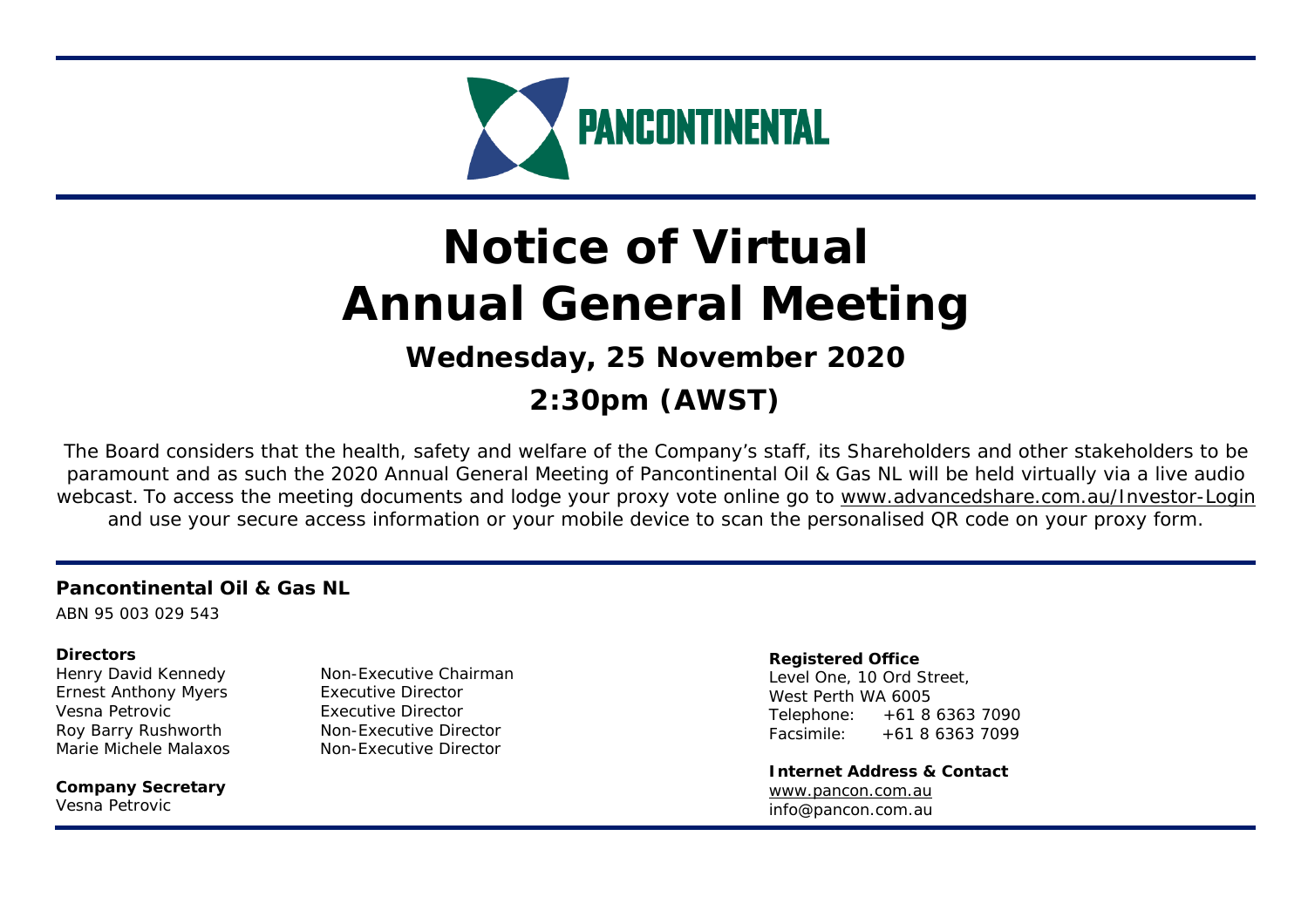## **Pancontinental Oil & Gas NL NOTICE OF MEETING 2020**

|               | <b>Items of business</b>                                       |                                                                                                                                                                                                                                                                                                                                                                                                | <b>Type of</b><br>resolution | <b>Voting restrictions</b><br>and further<br>information |
|---------------|----------------------------------------------------------------|------------------------------------------------------------------------------------------------------------------------------------------------------------------------------------------------------------------------------------------------------------------------------------------------------------------------------------------------------------------------------------------------|------------------------------|----------------------------------------------------------|
|               | <b>ORDINARY BUSINESS</b>                                       |                                                                                                                                                                                                                                                                                                                                                                                                |                              |                                                          |
| $\mathbf 1$ . | <b>Discussion of financial</b><br>statements and reports       | To receive and consider the Annual Report for the Company for the<br>year ending 30 June 2020, which includes the Financial Report,<br>Directors' Report and Auditor's Report.                                                                                                                                                                                                                 | Not<br>applicable            | Page 4                                                   |
| 2.            | <b>Adoption of</b><br><b>Remuneration Report</b>               | To receive and adopt the Remuneration Report for the year ended<br>30 June 2020.                                                                                                                                                                                                                                                                                                               | Non-binding<br>Resolution    | Page 4                                                   |
| 3.            | <b>Re-election of Director</b><br><b>Ernest Anthony Myers</b>  | That, for the purposes of rule 11.7 of the Constitution and for all<br>other purposes, Mr Ernest Anthony Myers retires by rotation, and<br>being eligible, is re-elected as a Director of the Company.                                                                                                                                                                                         | Ordinary<br>Resolution       | Page 4                                                   |
| 4.            | <b>Re-election of Director</b><br><b>Marie Michele Malaxos</b> | That, for the purposes of rule 11.7 of the Constitution and for all<br>other purposes, Ms Marie Michele Malaxos retires by rotation, and<br>being eligible, is re-elected as a Director of the Company.                                                                                                                                                                                        | Ordinary<br>Resolution       | Page 4                                                   |
|               | <b>SPECIAL BUSINESS</b>                                        |                                                                                                                                                                                                                                                                                                                                                                                                |                              |                                                          |
| 5.            | Approval of 10%<br>placement capacity                          | That, for the purposes of Listing Rule 7.1A and for all other purposes,<br>approval is given for the issue of Equity Securities in the Company<br>totalling up to 10% of the issued capital of the Company at the time<br>of issue, calculated in accordance with the formula prescribed in<br>Listing Rule 7.1A.2 and on the terms and conditions set out in the<br><b>Explanatory Notes.</b> | Special<br>Resolution        | Page 5                                                   |

**Terms used in this Notice and the Explanatory Notes are defined in the glossary on page 7.**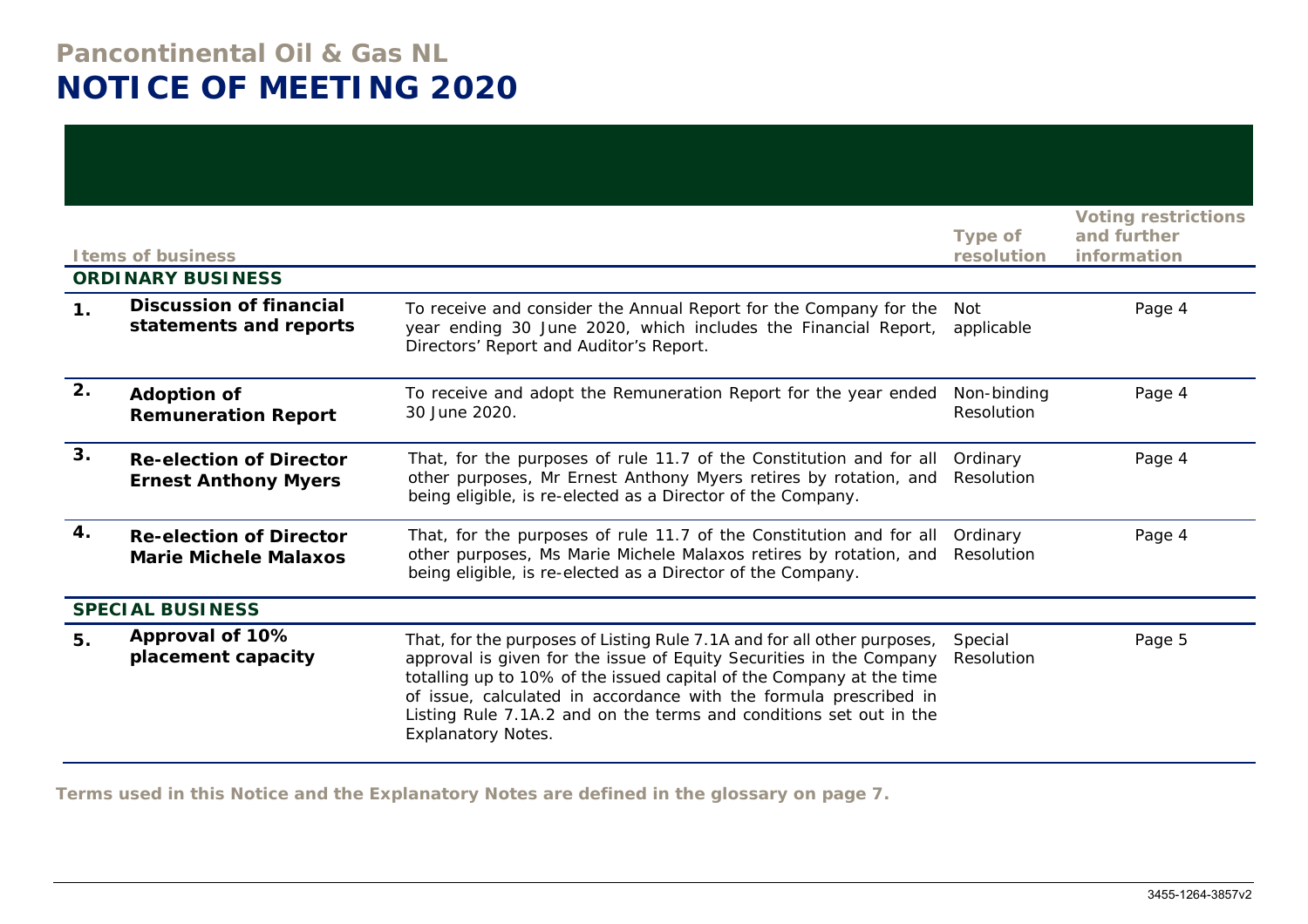## **Pancontinental Oil & Gas NL NOTICE OF MEETING 2020**

#### **VOTING**

#### **Voting record date**

Shareholders recorded on the Company's register of members at 4:00pm (AWST) on Monday, 23 November 2020 will be entitled to attend and vote at the AGM.

#### **Becoming a Shareholder**

Shareholders who become registered Shareholders after the date of dispatch of this Notice and who wish to vote at the AGM by proxy should call +61 8 6363 7090 to request a Proxy Form. Shareholders who become beneficial Shareholders of Shares by acquiring Shares after the date of dispatch of this Notice and who wish to vote at the AGM by proxy should contact their broker or intermediary for instructions on how to do so.

#### **How to vote**

Shareholders can vote in one of two ways:

- $\bullet$ by attending the virtual AGM and voting; or
- $\bullet$ by appointing a proxy to attend and vote on their behalf.

The voting prohibitions and exclusions for each Item are set out in the Explanatory Notes to this Notice.

#### **PROXY FORMS**

#### **Proxy Form**

Enclosed with this Notice is a personalised Proxy Form. The Proxy Form allows Shareholders not attending the virtual AGM to either lodge their vote directly or appoint a proxy to vote on their behalf.

If you hold Shares in more than one capacity, please be sure to complete the Proxy Form relevant to each holding.

#### **Appointing proxies**

Shareholders who are entitled to attend and vote at the virtual AGM may appoint a proxy to act generally at the virtual AGM on their behalf, and to vote.

To appoint a proxy, the attached Proxy Form should be completed and lodged in accordance with the instructions on that form. A proxy or nominee need not be a Shareholder of the Company.

A Shareholder entitled to cast two or more votes can appoint up to two proxies, and should specify the proportion or number of votes each proxy or nominee is appointed to exercise.

If no proportion or number is specified, each proxy or nominee may exercise half of the Shareholder's votes, with any fractional entitlements disregarded. If you wish to appoint two proxies or two nominees, please call +61 8 6363 7090 and request an additional Proxy Form.

Any directed proxies that are not voted on a poll at the AGM will automatically default to the Chair, who is required to vote proxies as directed.

A corporate Shareholder or proxy must appoint a person as its corporate representative.

#### **Appointing the Chair as your proxy**

Any undirected proxy given to the Chair for Item 2 by a Shareholder entitled to vote on that Item will be voted by the Chair in favour of Item 2 in accordance with the express authorisation on the Proxy Form.

The Chair intends to vote all valid undirected proxies for all other Items in favour of those Items, subject to the voting prohibitions and exclusions set out in this Notice.

#### **Power of attorney and corporate representatives**

If the Proxy Form is signed by an attorney, the power of attorney or a certified copy must be sent with the Proxy Form.

A body corporate member or proxy may elect to appoint a representative, rather than a proxy. In such circumstances, written proof of the representative's appointment must be lodged with, or presented to, the Company before the AGM.

A body corporate appointed as a proxy must also lodge a "Certificate of Appointment of a Corporate Representative".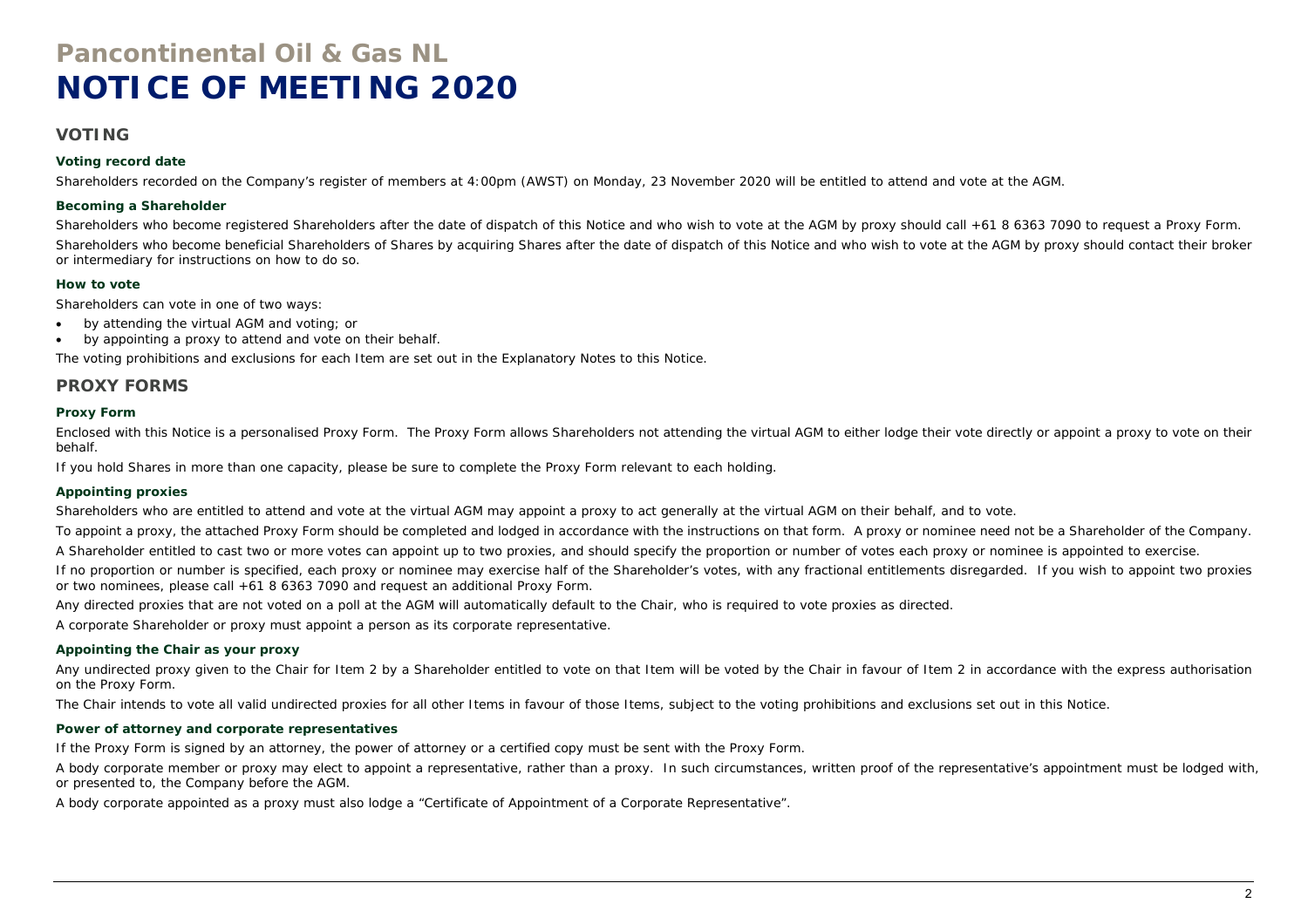## **LODGING PROXY FORMS**

#### **Deadline**

Proxy Forms must be received by 2:30pm (AWST) on Monday, 23 November 2020.

#### **How to lodge Proxy Forms**

You can lodge your Proxy Forms:

#### ◈ **ONLINE PROXY APPOINTMENT**

www.advancedshare.com.au/investor‐login

#### $\overline{\mathbf{M}}$ **BY MAIL**

Advanced Share Registry Limited

110 Stirling Hwy, Nedlands WA 6009; or PO Box 1156, Nedlands WA 6909

#### $\overline{\mathbf{a}}$ **BY FAX**

+61 8 6370 4203

#### $\bullet$ **BY EMAIL**

admin@advancedshare.com.au

#### $\bullet$ **IN PERSON**

Advanced Share Registry Limited

110 Stirling Hwy, Nedlands WA 6009

#### $\epsilon$ **ALL ENQUIRIES TO**

Telephone: +61 8 9389 8033

Further details on how to lodge your Proxy Form can be found on the Proxy Form.

#### **By order of the Board of Directors**

**Vesna Petrovic Company Secretary**  23 October 2020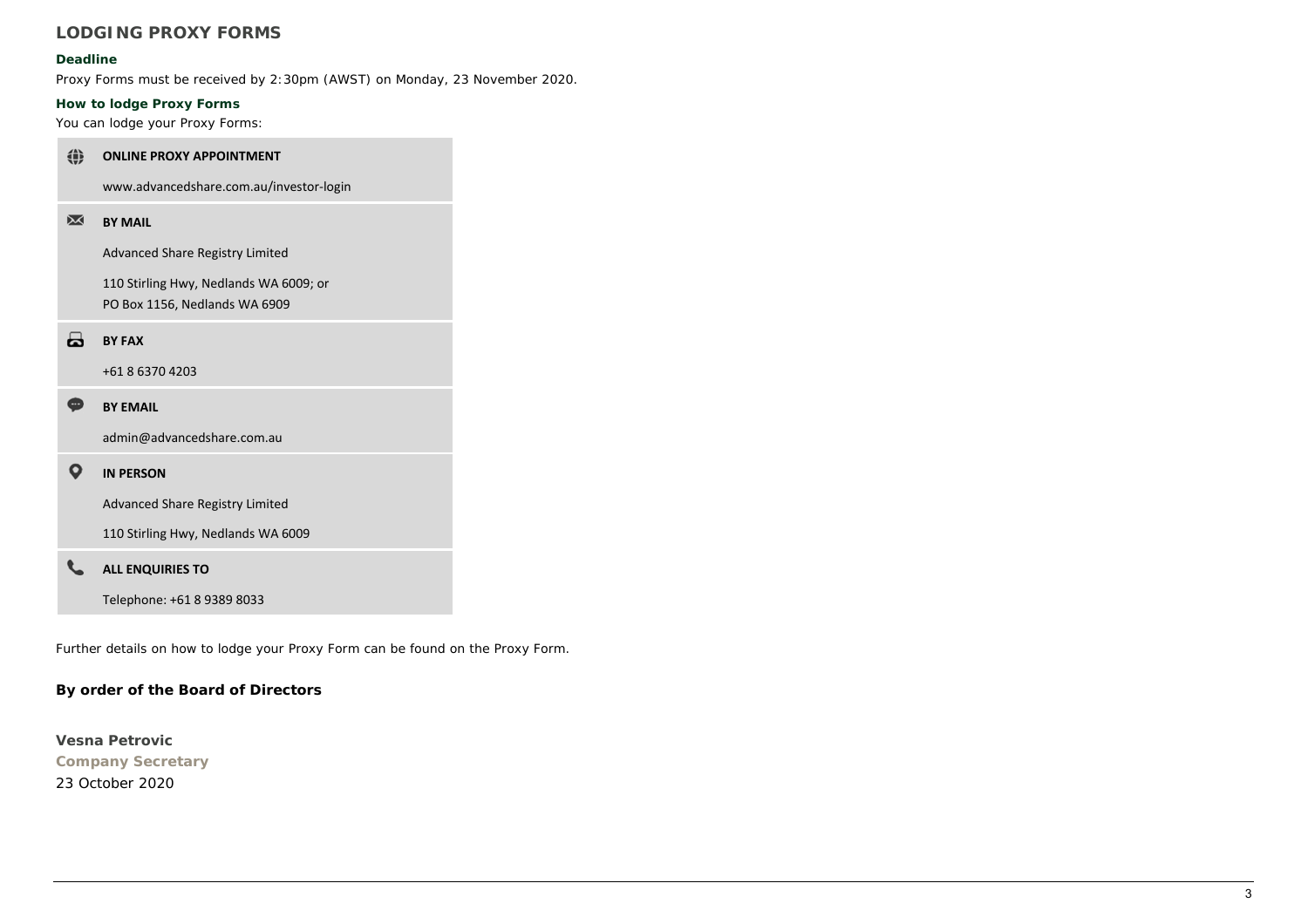## **Pancontinental Oil & Gas NL EXPLANATORY NOTES**

#### **ITEM 1 – DISCUSSION OF FINANCIAL STATEMENTS AND REPORTS**

In accordance with the Corporations Act, Shareholders will have a reasonable opportunity to ask questions concerning the Company's Annual Report, which includes the Company's Financial Report, Directors' Report and Auditor's Report, for the year ended 30 June 2020.

A copy of the Company's Annual Report is available on its website at www.pancon.com.au or through ASX at www.asx.com.au.

The Company's auditor, Rothsay Chartered Accountants, will be present at the AGM and Shareholders will have an opportunity to ask the auditor questions in relation to the conduct of the audit, the Auditor's Report, the Company's accounting policies, and the independence of the auditor.

The auditor will also respond to any written questions • provided these are submitted to the Company no later than five business days prior to the AGM.

There is no requirement for Shareholders to approve the Company's Annual Report.

#### **ITEM 2 – ADOPTION OF REMUNERATION REPORT**

#### **Background**

The Remuneration Report for the financial year ended 30 June 2020 is set out in the Company's Annual Report.

The Remuneration Report sets out the Company's remuneration arrangements for Directors, including the Chief Executive Officer / Executive Director.

The Chair will allow a reasonable opportunity for Shareholders to ask questions about, or make comments on, the Remuneration Report at the AGM. Shareholders will then be asked to vote on the Remuneration Report.

The vote is advisory only and does not bind the Company or its Directors. The Company's Board will consider the outcome of the vote and comments made by Shareholders on the Remuneration Report at the AGM when reviewing the Company's remuneration policies.

#### **Voting prohibitions**

.

In accordance with the Corporations Act, the Company will disregard any votes cast on Item 2:

- . by or on behalf of a member of the Key Management Personnel, details of whose remuneration are included in the Remuneration Report, or their Closely Related Parties, regardless of the capacity in which the votes are cast; or
- by a person who is a member of the Key Management Personnel at the date of the Annual General Meeting, or their Closely Related Parties, as a proxy.

However, votes will not be disregarded if they are cast as a proxy for a person entitled to vote on Item 2:

- $\bullet$  in accordance with a direction as to how to vote on the proxy; or
- by the Chair pursuant to an express authorisation to exercise the proxy even if this Resolution is connected directly or indirectly with the remuneration of the Key Management Personnel.

If the Chair is to act as your proxy (whether by appointment or by default) and you have not given directions on how to vote in the voting directions section of the Proxy Form for Item 2, the Proxy Form expressly directs and authorises the Chair to cast your votes "for" Item 2. This express authorisation is included because without it the Chair would be precluded from casting your votes as this Item is connected with the remuneration of Key Management Personnel. Subject to any voting prohibitions that may apply to the Chair in respect of Item 2 to restrict the Chair from voting undirected proxies, the Chair intends to vote all undirected proxies in favour of Item 2.

#### **Board recommendation**

The Board unanimously recommends that Shareholders vote **in favour** of the adoption of the Remuneration Report.

Subject to the voting prohibition above, the Chair intends to vote undirected proxies in favour of Item 2.

#### **ITEM 3 – RE-ELECTION OF DIRECTOR**

The Constitution provides that no Director, other than a Managing Director, may retain office (without re-election) for more than three years or past the third annual general meeting following the Director's appointment, whichever is longer. In accordance with rule 11.7 of the Constitution, Mr Ernest Anthony Myers will retire and, being eligible, offers himself for re-election as a Director.

Mr Myers, an Accountant by profession, has held senior management and executive roles within a number of ASX listed companies. During his career he has been instrumental in the capital raisings and financial management of these companies. He has played a key role in managing the Group's African portfolio. Mr Myers joined Pancontinental in March 2004, was appointed Executive Director in January 2009 and Chief Executive Officer in November 2018.

#### **Board recommendation**

The Board (other than Mr Myers) recommends that Shareholders vote **in favour** of the re-election of Mr Myers. The Chair intends to vote undirected proxies in favour Item 3.

#### **ITEM 4 – RE-ELECTION OF DIRECTOR**

The Constitution provides that no Director, other than a Managing Director, may retain office (without re-election) for more than three years or past the third annual general meeting following the Director's appointment, whichever is longer. In accordance with rule 11.7 of the Constitution, Ms Marie Michele Malaxos will retire and, being eligible, offers herself for re-election as a Director.

Ms Malaxos has been a professional executive in the resources sector for over 25 years, with involvement in all aspects of the development and operation of oil and gas fields including commercial and budget control, technical management and approval, stakeholder liaison, environmental management, health and safety management and assessment of assets for sale and purchase. Ms Malaxos was appointed to the Board of Pancontinental Oil & Gas NL as a Non-Executive Director in July 2017.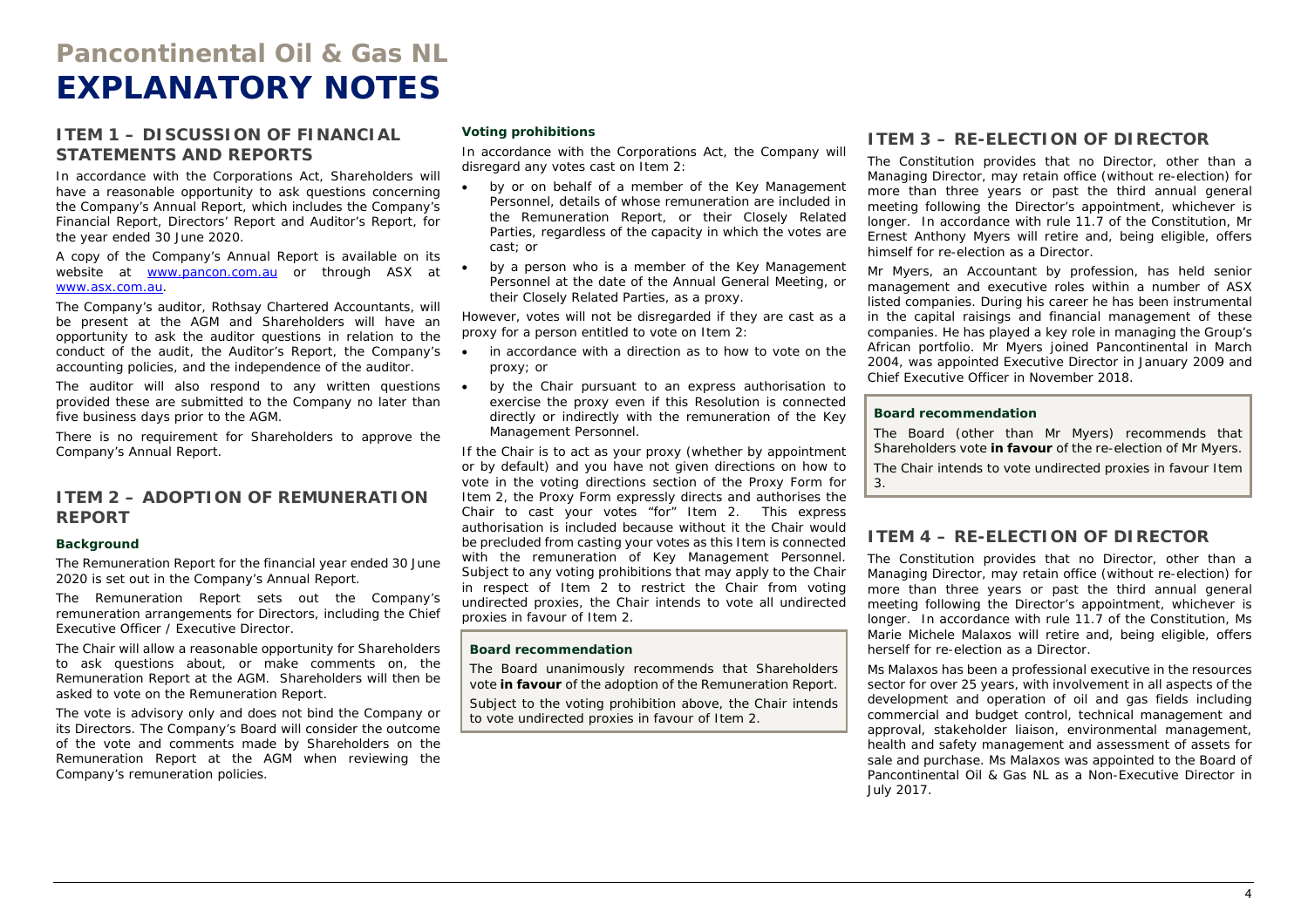#### **Board recommendation**

The Board (other than Ms Malaxos) recommends that Shareholders vote **in favour** of the re-election of Ms Malaxos.

The Chair intends to vote undirected proxies in favour Item 4.

### **ITEM 5 – APPROVAL OF 10% PLACEMENT CAPACITY**

Broadly speaking, and subject to a number of exceptions, Listing Rule 7.1 limits the amount of Equity Securities that a listed company can issue without the approval of its shareholders over any 12 month period to 15% of the fully paid ordinary securities it had on issue at the start of that period.

Under Listing Rule 7.1A, however, an eligible entity can seek approval from its members, by way of a Special Resolution passed at its annual general meeting, to increase this 15% limit by an extra 10% to 25% (**10% Capacity**).

An 'eligible entity' means an entity which is not included in the S&P ASX 300 Index and has a market capitalisation of \$300 million or less. The Company is an eligible entity for these purposes.

#### **Purpose of approval**

Item 5 seeks Shareholder approval by way of a Special Resolution for the Company to have the additional 10% capacity provided for in Listing Rule 7.1A to issue Equity Securities without Shareholder approval.

If Item 5 is passed, the Company will be able to issue Equity Securities up to the combined 25% limit in Listing Rules 7.1 and 7.1A without any further Shareholder approval.

If Item 5 is not passed, the Company will not be able to access the additional 10% Capacity to issue Equity Securities without Shareholder approval and will remain subject to the 15% limit on issuing Equity Securities without Shareholder approval set out in Listing Rule 7.1, which may limit the Company's ability to take advantage of opportunities to raise equity capital.

The 10% Capacity must be approved by a special resolution, requiring approval of 75% of the votes cast by Shareholders present and eligible to vote (in person, by proxy, by attorney or, in the case of a corporate Shareholder, by a corporate representative).

The number of Equity Securities that the Company will have the capacity to issue under the 10% Capacity will be

calculated at the date of issue of the Equity Securities in accordance with the formula set out in Listing Rule 7.1A.2.

Any Equity Securities issued under the 10% Capacity must be in the same class as an existing quoted class of Equity Security of the Company.

#### **Details of the 10% Capacity**

**issue**

- **Minimum** The Company will not issue securities under **issue price** the 10% Capacity at a price less than 75% of
	- the VWAP for the securities in the same class, calculated over the 15 ASX trading days on which trades in that class were recorded immediately before:
		- the date on which the price at which the securities are to be issued is agreed; or
		- if the securities are not issued within 10 trading days of the date in the paragraph above, the date on which the securities are issued.

**Date of** The 10% Capacity will expire on the earlier of:

- the date that is 12 months after the date of the AGM;
- the time and date of the Company's next annual general meeting; or
- the date Shareholders approve a significant change to the nature or scale of the Company's activities under Listing Rule 11.1.2 or a disposal of the Company's main undertaking under Listing Rule 11.2,

#### (**10% Placement Period**).

**Purpose of issue**Securities may only be issued for cash consideration, in which case the Company intends to use the funds raised for exploration activities on the Company's projects, the acquisition of new permits and for general working capital purposes.

> The Company will comply with its disclosure obligations under Listing Rule 7.1A.4 in relation to any issue of securities under the 10% Capacity.

**Allocation**  The Company's allocation policy is dependent **policy** on the prevailing market conditions at the time of any proposed issue pursuant to the 10% Capacity. The identity of allottees will be determined on a case-by-case basis having regard to factors which may include, but are not limited to:

- the methods of raising funds which are available to the Company, including the time and market exposure associated with the various methods of raising capital applicable at the time of the raising;
- the effect of an issue on the control of the Company;
- the financial situation and solvency of the Company; and
- advice from corporate, financial and broking advisers.

As at the date of this Notice, the allottees have not been determined. They may, however, include substantial Shareholders and/or new Shareholders who are not related parties or associates of a related party of the Company.

**Issues in**  The Company has not issued or agreed to **prior 12 months**issue any Equity Securities under Listing Rule 7.1A.2 in the 12 months preceding the date of the Notice.

#### **Is there a risk of economic and voting dilution to you?**

There is a risk of economic and voting dilution to the ordinary security holders of the Company if this Item is approved. There is a specific risk that:

- . the market price for the Company's Equity Securities may be significantly lower on the date of the issue than on the date of the AGM; and
- the Equity Securities may be issued at a price that is at a discount to the market price for the Company's Equity Securities on the issue date,

which may have an effect on the amount of funds raised by the issue of the Equity Securities.

The table below shows the dilution of existing Shareholders upon the issue of the maximum number of Equity Securities under the 10% Capacity, using different variables for the number of ordinary securities for variable "A" (as defined in Listing Rule 7.1A) and the market price of Shares. The table shows:

(a) examples where variable "A" is at its current level and where variable "A" has increased by 50% and 100%. Variable "A" is based on the number of ordinary securities the Company has on issue. The number of ordinary securities on issue may increase as a result of issues of ordinary securities that do not require Shareholder approval (for example, a pro rata entitlements issue or scrip issued under a takeover offer) or future specific placements under Listing Rule 7.1 that are approved at a future Shareholders' meeting; and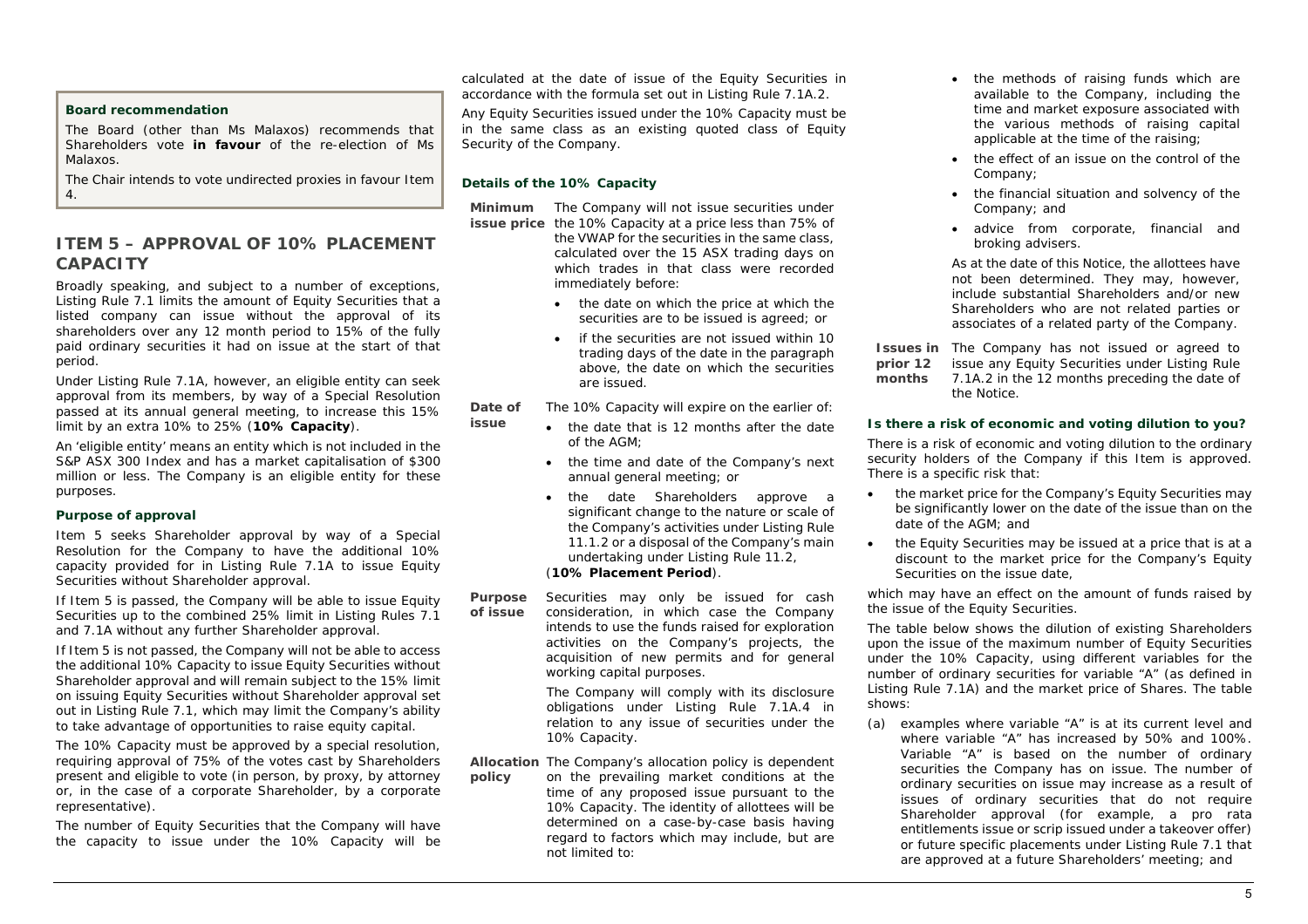(b) examples of where the issue price of ordinary securities is at the current market price as at close of trading on 14 October 2020, being \$0.001, and where the issue price has decreased by 50% and increased by 50%. [to be updated before sending to ASX]

The dilutionary effect will always be 10% if the maximum number of Equity Securities that may be issued under the 10% Capacity are issued.

| Variable "A" in<br><b>Listing Rule</b><br>7.1A.2 | <b>Dilution</b>        | 50%<br>decrease in<br>issue price | <b>Issue Price</b> | 50%<br>increase in<br>issue price |
|--------------------------------------------------|------------------------|-----------------------------------|--------------------|-----------------------------------|
|                                                  |                        | \$0.001                           | \$0.001            | \$0.002                           |
| Current Variable<br>"А"                          | 10%                    | 540,671,549                       | 540,671,549        | 540,671,549                       |
| 5,406,715,498<br><b>Shares</b>                   | <b>Funds</b><br>raised | \$540,671                         | \$540,671          | \$811,007                         |
| 50% increase in<br><b>Current Variable</b>       | 10%                    | 811.007.324                       | 811,007,324        | 811,007,324                       |
| "А"<br>8,110,073,247<br><b>Shares</b>            | <b>Funds</b><br>raised | \$811,007                         | \$811,007          | \$1,216,511                       |
| 100% increase<br>in Current                      | 10%                    | 1,081,343,099                     | 1,081,343,099      | 1,081,343,099                     |
| Variable "A"<br>10,813,430,996<br><b>Shares</b>  | <b>Funds</b><br>raised | \$1.081.343                       | \$1.081.343        | \$1,622,015                       |

#### **Assumptions and explanations**

- 1. The Company issues the maximum number of Equity Securities available under the 10% Capacity.
- 2. No options or other securities are exercised into Shares on or before the date of the issue of the Equity Securities.
- 3. The 10% voting dilution reflects the aggregate percentage dilution against the issued share capital at the time of issue.
- 4. The table does not show an example of dilution that may be caused to a particular Shareholder (taking into account that Shareholder's holding at the date of the AGM).
- 5. The table does not show the effect of issues under the 15% share issue capacity under the Listing Rule 7.1.
- 6. The issue of securities under the 10% Capacity consists only of Shares.
- 7. The issue price of the 10% Capacity used in the table does not take into account discount to market price (if any).

#### **Voting exclusions**

The Company is not proposing to make an issue of Equity Securities under the 10% Capacity at the time of dispatching the Notice. Accordingly, no Shareholders are currently excluded from voting on this Item.

#### **Board recommendation**

The Board unanimously recommends Shareholders vote **in**  favour of granting the Company the additional equity raising capacity equivalent to 10% of the Company's ordinary securities.

The Chair intends to vote undirected proxies in favour of Item 5.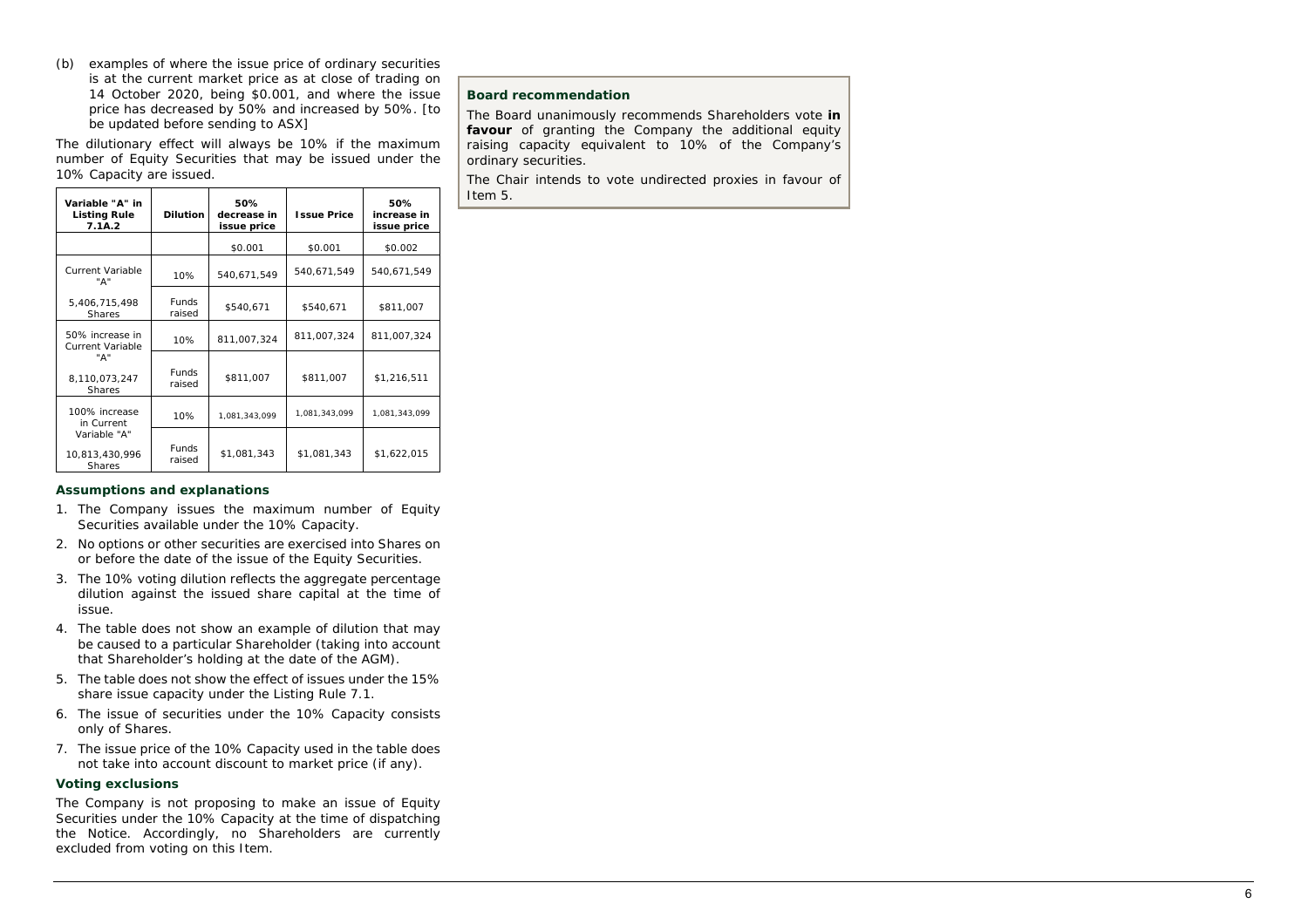## **Pancontinental Oil & Gas NL GLOSSARY**

| 10% Capacity                               | Has the meaning given to that term<br>in the Explanatory Notes to Item 5.                                                                                                                                                                                                                                                                                                                                                                                                                                     | Dire<br>Dire                                                                     |
|--------------------------------------------|---------------------------------------------------------------------------------------------------------------------------------------------------------------------------------------------------------------------------------------------------------------------------------------------------------------------------------------------------------------------------------------------------------------------------------------------------------------------------------------------------------------|----------------------------------------------------------------------------------|
| 10%<br>Placement<br>Period                 | Has the meaning given to that term<br>in the Explanatory Notes to Item 5.                                                                                                                                                                                                                                                                                                                                                                                                                                     | <b>Rep</b>                                                                       |
| A\$ or \$                                  | Australian dollars.                                                                                                                                                                                                                                                                                                                                                                                                                                                                                           |                                                                                  |
| <b>Annual Report</b>                       | Financial Report, Directors'<br>The<br>Report and Auditor's Report for the<br>Company for the year ended 30 June<br>2020.                                                                                                                                                                                                                                                                                                                                                                                     | Equi<br>Secu<br>Expl<br><b>Note</b>                                              |
| <b>AGM or Annual</b><br>General<br>Meeting | The<br>Annual<br>General<br>Meeting<br>οf<br>Shareholders of the Company to be<br>held virtually on 25 November 2020<br>2:30 <sub>pm</sub><br>(AWST),<br>at<br>or<br>any<br>adjournment thereof.                                                                                                                                                                                                                                                                                                              | Fina<br><b>Rep</b>                                                               |
| <b>ASX</b>                                 | ASX Limited (ABN 98 008 624 691),<br>or as the context requires, the<br>financial market operated by it.                                                                                                                                                                                                                                                                                                                                                                                                      | I ten<br>Key                                                                     |
| Auditor's<br>Report                        | The auditor's report on the Financial<br>Report.                                                                                                                                                                                                                                                                                                                                                                                                                                                              | Man<br>Pers                                                                      |
| <b>AWST</b>                                | Australian Western Standard Time.                                                                                                                                                                                                                                                                                                                                                                                                                                                                             |                                                                                  |
| <b>Board</b>                               | Board<br>of Directors<br>of<br>the<br>The<br>Company.                                                                                                                                                                                                                                                                                                                                                                                                                                                         |                                                                                  |
| Chair                                      | The Chair of the Annual General<br>Meeting.                                                                                                                                                                                                                                                                                                                                                                                                                                                                   |                                                                                  |
| Closely<br><b>Related Party</b>            | Has the meaning given to that term<br>in the Corporations Act, under which<br>a Closely Related Party of a member<br>of the Key Management Personnel<br>refers to a company the member<br>controls, the member's spouse, child<br>dependent (or a<br>child<br>or<br>or<br>dependent of the member's spouse),<br>or anyone else who is one of the<br>member's<br>family<br>and<br>may<br>be<br>expected<br>influence<br>to<br>or<br>be<br>influenced by the member in the<br>member's dealing with the entity. | Listi<br>Man<br>Dire<br>Noti<br>Noti<br>Mee<br>Ordi<br><b>Reso</b><br><b>Pro</b> |
| <b>Company</b> or<br>Pancontinental        | Pancontinental Oil & Gas NL<br>(ABN 95 003 029 543).                                                                                                                                                                                                                                                                                                                                                                                                                                                          | Rem<br><b>Rep</b>                                                                |
| Constitution                               | The Company's constitution.                                                                                                                                                                                                                                                                                                                                                                                                                                                                                   |                                                                                  |
| Corporations<br>Act                        | Corporations Act 2001 (Cth).                                                                                                                                                                                                                                                                                                                                                                                                                                                                                  |                                                                                  |

| Director                                                                                                       | A Director of the Company.                                                                                                                                                                                                                                                                                                                        |  |  |
|----------------------------------------------------------------------------------------------------------------|---------------------------------------------------------------------------------------------------------------------------------------------------------------------------------------------------------------------------------------------------------------------------------------------------------------------------------------------------|--|--|
| Directors'<br>Report                                                                                           | The<br>Directors' Report<br>prepared<br>chapter<br>2M<br><b>of</b><br>the<br>under<br>Corporations Act for the Company<br>and its controlled entities for the<br>year ended 30 June 2020.                                                                                                                                                         |  |  |
| <b>Equity</b><br>Security                                                                                      | Has the meaning given to that term<br>in the Listing Rules.                                                                                                                                                                                                                                                                                       |  |  |
| Explanatory<br><b>Notes</b>                                                                                    | The Explanatory Notes attached to<br>the Notice of Meeting.                                                                                                                                                                                                                                                                                       |  |  |
| Financial<br>Report                                                                                            | The financial report prepared under<br>Chapter 2M of the Corporations Act<br>for the Company and its controlled<br>entities for the year ended 30 June<br>2020.                                                                                                                                                                                   |  |  |
| l tem                                                                                                          | Each resolution set out in the Notice<br>of Meeting or item of business.                                                                                                                                                                                                                                                                          |  |  |
| Key<br>Management<br>Personnel                                                                                 | Has the meaning given to that term<br>in the Corporations Act and means<br>persons<br>having authority<br>and<br>responsibility for planning, directing<br>and controlling the activities of the<br>directly or<br>Company,<br>indirectly,<br>including<br>any Director<br>(whether<br>executive<br>otherwise)<br>of the<br><b>or</b><br>Company. |  |  |
| <b>Listing Rules</b>                                                                                           | The listing rules of the ASX.                                                                                                                                                                                                                                                                                                                     |  |  |
| The<br>Managing<br>Director<br>Managing<br>of<br>the<br><b>Director</b><br>Company (if any) from time to time. |                                                                                                                                                                                                                                                                                                                                                   |  |  |
| Notice or<br>Notice of<br>Meeting                                                                              | The notice convening the Annual<br>General Meeting.                                                                                                                                                                                                                                                                                               |  |  |
| Ordinary<br><b>Resolution</b>                                                                                  | A resolution that must be passed by<br>at least 50% of the votes cast by<br>Shareholders being in favour of the<br>resolution.                                                                                                                                                                                                                    |  |  |
| <b>Proxy Form</b>                                                                                              | The Proxy Form included with the<br>Notice.                                                                                                                                                                                                                                                                                                       |  |  |
| Remuneration<br>Report                                                                                         | The Remuneration Report forming<br>part of the Directors' Report in the<br>Annual Report for the year ended 30<br>June 2020.                                                                                                                                                                                                                      |  |  |

| d            | Share                        | A fully paid ordinary share in the<br>capital of the Company.                                           |
|--------------|------------------------------|---------------------------------------------------------------------------------------------------------|
| e<br>У       | Shareholder                  | Any person holding a Share in the<br>Company's share register.                                          |
| e            | Special<br><b>Resolution</b> | A resolution that must be passed by<br>at least 75% of the votes cast by                                |
| n            |                              | Shareholders present and eligible to<br>vote (in person, by proxy, by                                   |
| $\Omega$     |                              | attorney or, in the case of a<br>corporate Shareholder, by<br>- a<br>corporate representative) being in |
| ۶Ļ           |                              | favour of the resolution.                                                                               |
| :t<br>d<br>e | <b>VWAP</b>                  | Volume Weighted Average Price.                                                                          |
| e            |                              |                                                                                                         |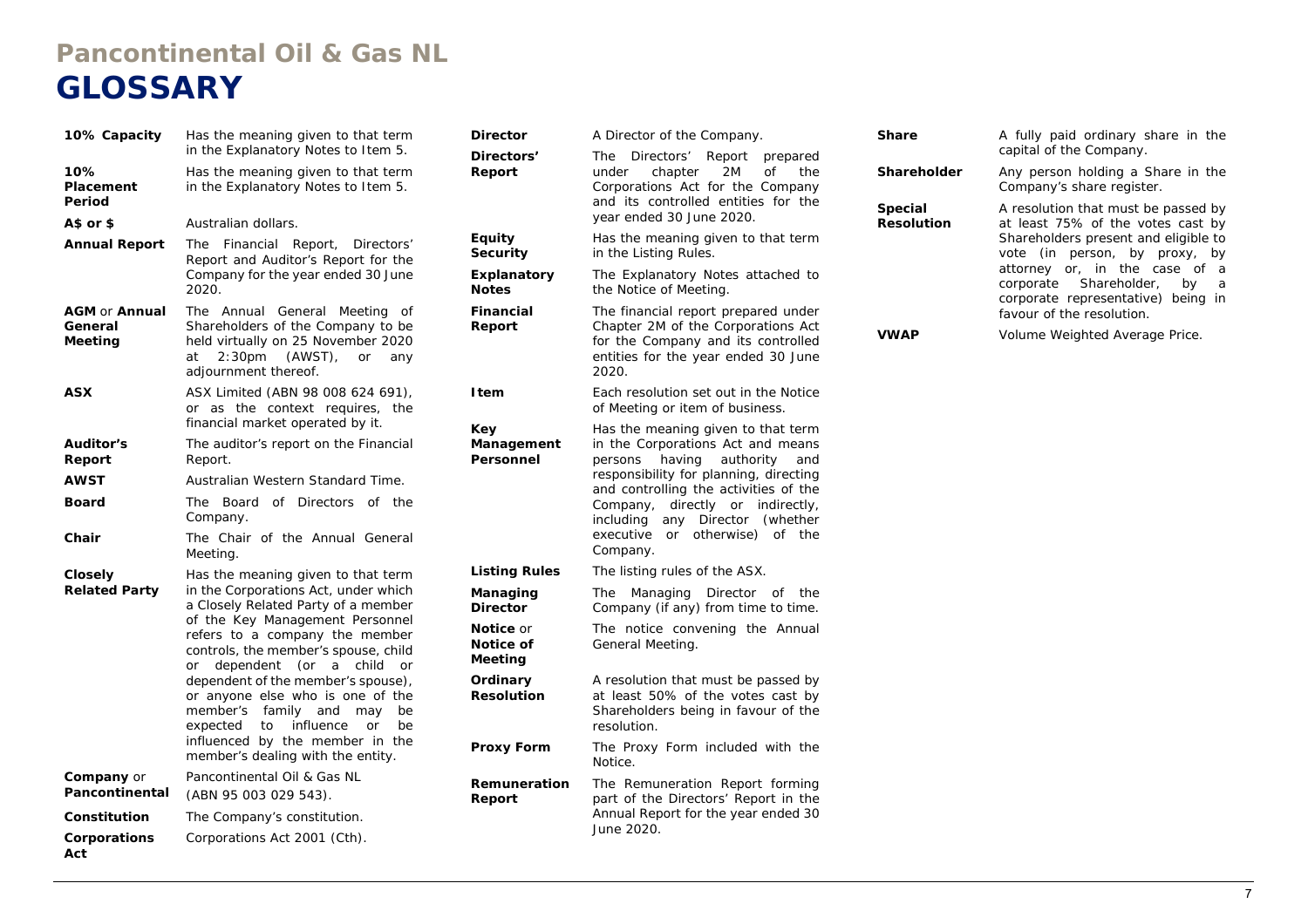

## **LODGE YOUR PROXY APPOINTMENT**

- ◈ **ONLINE PROXY APPOINTMENT**  www.advancedshare.com.au/investor-login
- **MOBILE DEVICE PROXY APPOINTMENT**   $\Box$ Lodge your proxy by scanning the QR code below, and enter your registered postcode. It is a fast, convenient and a secure way to lodge your vote.

**Important Note:** The Board considers that the health, safety and welfare of the Company's staff, its Shareholders and other stakeholders to be paramount and as such the Annual General Meeting of Pancontinental Oil & Gas NL will be held virtually via a live audio webcast. To access the meeting documents and lodge your proxy vote online go to **www.advancedshare.com.au/Investor-Login** and use your secure access information or your mobile device to scan the personalised QR code on your proxy form. **Shareholders are invited to submit questions ahead of the Meeting via the portal from 10 November 2020 to 20 November 2020.** 

| Sub-Register   |  |
|----------------|--|
| HIN / SRN      |  |
| Meeting ID     |  |
| Shareholder ID |  |

## 2020 ANNUAL GENERAL MEETING PROXY FORM

I/We being shareholder(s) of Pancontinental Oil & Gas NL and entitled to attend and vote hereby:

#### **APPOINT A PROXY**

<u>Բ</u> **1**

**STEP**

The Chair of the

**The Chair of the OR OR PLEASE NOTE:** If you leave the section blank, the Chair of the Meeting will be your proxy. the Chair of the Meeting will be your proxy.

or failing the individual(s) or body corporate(s) named, or if no individual(s) or body corporate(s) named, the Chair of the Meeting, as my/our proxy to act generally at the meeting on my/our behalf, including to vote in accordance with the following directions (or, if no directions have been given, and to the extent permitted by law, as the proxy sees fit), at the Annual General Meeting of the Company to be held **virtually on 25 November 2020 at 2:30pm (AWST)** and at any adjournment or postponement of that Meeting.

**Chair authorised to exercise undirected proxies on remuneration related item:** Where I/we have appointed the Chair of the Meeting as my/our proxy (or the Chair becomes my/our proxy by default), I/we expressly authorise the Chair to exercise my/our proxy on Item 2 (except where I/we have indicated a different voting intention below) even though this item is connected directly or indirectly with the remuneration of a member(s) of key management personnel, which includes the Chair. I/we acknowledge the Chair of the Meeting intends to vote all undirected proxies available to them in favour of each Item of Business. **Important note:** If the Chair of the Meeting is (or becomes) your proxy, you can direct the Chair to vote for or against or abstain from voting on Item 2 by marking the appropriate box in Step 2.

#### **VOTING DIRECTIONS**

|                                     | <b>Item</b>                                                                                                                                                                                                                                                                                                                                                                                                 | <b>Resolution</b>                             |                                         |                                  | For |  | Against Abstain* |
|-------------------------------------|-------------------------------------------------------------------------------------------------------------------------------------------------------------------------------------------------------------------------------------------------------------------------------------------------------------------------------------------------------------------------------------------------------------|-----------------------------------------------|-----------------------------------------|----------------------------------|-----|--|------------------|
|                                     | $\overline{2}$                                                                                                                                                                                                                                                                                                                                                                                              | Adoption of Remuneration Report               |                                         |                                  |     |  |                  |
|                                     | 3                                                                                                                                                                                                                                                                                                                                                                                                           | Re-election of Director Ernest Anthony Myers  |                                         |                                  |     |  |                  |
|                                     | 4                                                                                                                                                                                                                                                                                                                                                                                                           | Re-election of Director Marie Michele Malaxos |                                         |                                  |     |  |                  |
|                                     | 5                                                                                                                                                                                                                                                                                                                                                                                                           | Approval of 10% placement capacity            |                                         |                                  |     |  |                  |
|                                     | * If you mark the Abstain box for a particular Item, you are directing your proxy not to vote on your behalf on a show of hands or on a poll and your votes will not be counted in computing the required majority on a poll.<br>$\bigcirc$                                                                                                                                                                 |                                               |                                         |                                  |     |  |                  |
|                                     | <b>SIGNATURE OF SHAREHOLDERS - THIS MUST BE COMPLETED</b>                                                                                                                                                                                                                                                                                                                                                   |                                               |                                         |                                  |     |  |                  |
| 3<br>$\mathbf{\hat{H}}$<br><u>に</u> |                                                                                                                                                                                                                                                                                                                                                                                                             | Shareholder 1 (Individual)                    | Joint Shareholder 2 (Individual)        | Joint Shareholder 3 (Individual) |     |  |                  |
|                                     |                                                                                                                                                                                                                                                                                                                                                                                                             | Sole Director and Sole Company Secretary      | Director/Company Secretary (Delete one) | Director                         |     |  |                  |
|                                     | This form should be signed by the shareholder. If a joint holding, all the shareholders should sign. If signed by the shareholder's attorney,<br>the power of attorney must have been previously noted by the registry or a certified copy attached to this form. If executed by a company,<br>the form must be executed in accordance with the company's constitution and the Corporations Act 2001 (Cth). |                                               |                                         |                                  |     |  |                  |

Email Address

Please tick here to agree to receive communications sent by the company via email. This may include meeting notifications, dividend remittance, and selected announcements.